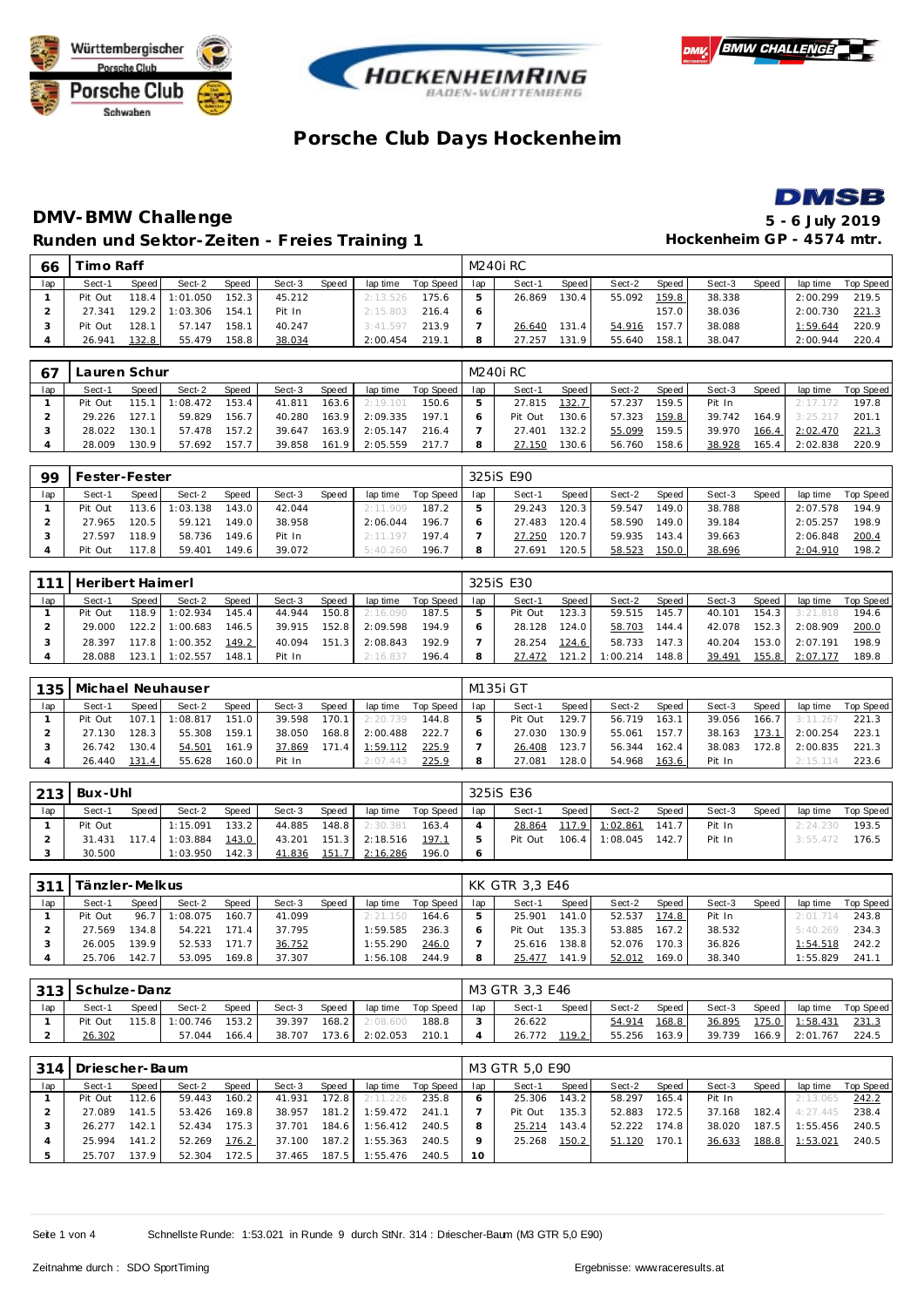







## **DMV-BMW Challenge 5 - 6 July 2019** Runden und Sektor-Zeiten - Freies Training 1 **Hockenheim GP** - 4574 mtr.

|     | 330 Koch-Bartels |       |          |       |        |        |          |           |         | M240i RC |       |        |       |        |       |          |           |
|-----|------------------|-------|----------|-------|--------|--------|----------|-----------|---------|----------|-------|--------|-------|--------|-------|----------|-----------|
| lap | Sect-1           | Speed | Sect-2   | Speed | Sect-3 | Speed  | lap time | Top Speed | lap     | Sect-1   | Speed | Sect-2 | Speed | Sect-3 | Speed | lap time | Top Speed |
|     | Pit Out          | 89.3  | 1:01.693 | 152.8 | 38.900 | 166.4  | 2:11.075 | 205.7     | 6       | 26.533   | 131.9 | 54.747 | 161.4 | 37.840 | 163.9 | 1:59.120 | 222.2     |
|     | 26.912           | 129.3 | 55.490   | 161.2 | 38.426 | 165.4  | 2:00.828 | 218.6     |         | 26.815   | 132.2 | 55.138 | 161.7 | 37.990 | 164.9 | 1:59.943 | 220.9     |
| 3   | 26.411           | 129.5 | 54.727   | 161.2 | 37.897 | 165.91 | 1:59.035 | 219.5     |         | 26.650   | 133.5 | 55.004 | 160.0 | 37.720 | 165.9 | 1:59.374 | 222.2     |
| 4   | 26.611           | 131.2 | 56.789   | 159.8 | Pit In |        | 2:10.095 | 220.4     | $\circ$ | 26.874   | 132.8 | 54.914 | 160.5 | 38.055 | 165.4 | 1:59.843 | 223.1     |
|     | Pit Out          | 130.6 | 56.675   | 160.0 | 38.349 | 164.9  | 2:51.544 | 220.9     | 10      | 26.810   | 132.4 | 54.817 | 161.0 | 37.854 | 165.6 | 1:59.481 | 222.7     |

| 334 | Römer-Hancke |                                                                               |                |       |        |  |          |       |  | AVP GTR 2.5 E36 |                    |        |       |        |       |          |           |
|-----|--------------|-------------------------------------------------------------------------------|----------------|-------|--------|--|----------|-------|--|-----------------|--------------------|--------|-------|--------|-------|----------|-----------|
| lap | Sect-1       | Speed<br>Speed<br>Sect-2<br>Speed<br>lap time<br>Top Speed<br>Sect-3<br>107.4 |                |       |        |  |          |       |  | Sect-1          | Speed              | Sect-2 | Speed | Sect-3 | Speed | lap time | Top Speed |
|     | Pit Out      |                                                                               | 1:03.409       | 150.2 | Pit In |  | 2:26.578 | 189.8 |  | 27.012          | 132.5              | 56.214 | 160.7 | 38.346 |       | 2:01.572 | 210.1     |
|     | Pit Out      | 123.6                                                                         | 59.850         | 155.4 | 42.629 |  | 6:10.624 | 210.1 |  | 27.521          | 131.9              | 56.097 | 161.2 | 38.690 |       | 2:02.308 | 213.4     |
|     | 29.390       |                                                                               | 126.5 1:01.841 | 155.6 | 40.254 |  | 2:11.485 | 202.6 |  | 26.408          | 135.3              | 56.175 | 161.0 | 38.413 |       | 2:00.996 | 216.4     |
|     | 28.106       | 131.1                                                                         | 58.120         | 157.7 | 39.735 |  | 2:05.961 | 210.1 |  | 26.874          | 132.5 <sub>1</sub> | 56.091 | 162.7 | 38.255 |       | 2:01.220 | 212.6     |

| 340 | Christian Kautz |       |          |       |        |                    |          |           |     | 330i GT E46 |       |          |       |        |       |                |           |
|-----|-----------------|-------|----------|-------|--------|--------------------|----------|-----------|-----|-------------|-------|----------|-------|--------|-------|----------------|-----------|
| lap | Sect-1          | Speed | Sect-2   | Speed | Sect-3 | Speed              | lap time | Top Speed | lap | Sect-1      | Speed | Sect-2   | Speed | Sect-3 | Speed | lap time       | Top Speed |
|     | Pit Out         |       | 1:13.773 | '29.0 | 44.639 | 136.9 <sub>1</sub> | 2:27.720 | 151.3     |     | 26.487      |       | 1:01.206 | 154.7 | 40.130 |       | 160.7 2:07.823 | 210.9     |
|     | 31.071          |       | :02.783  | 153.4 | 41.375 | 159.5              | 2:15.229 | 203.8     |     | 27.359      | 128.4 | 57.889   | 152.3 | 40.990 | 158.8 | 2:06.238       | 209.7     |
|     | 28.963 8307.7   |       | 59.787   | 156.7 | 40.190 | 161.4              | 2:08.940 | 209.3     |     | 29.215      | 123.9 | 57.216   | 157.2 | 39.822 | 158.8 | 2:06.253       | 208.5     |
|     | 28.167          | 129.7 | 58.656   | 160.2 | 41.398 | 157.0              | 2:08.221 | 193.2     |     | 27.690      | 128.9 | 1:10.673 | 140.8 | Pit In |       | 2:31.500       | 210.9     |

|     | 342   Andreas Hansen |         |                  |         |        |         |          |             |     | 325is E36 |       |                      |         |        |       |          |           |
|-----|----------------------|---------|------------------|---------|--------|---------|----------|-------------|-----|-----------|-------|----------------------|---------|--------|-------|----------|-----------|
| lap | Sect-1               | Speed I | Sect-2           | Speed   | Sect-3 | Speed i | lap time | Top Speed I | lap | Sect-1    | Speed | Sect-2               | Speed I | Sect-3 | Speed | lap time | Top Speed |
|     | Pit Out              |         | 105.0 1:10.816   | 133.2   | 45.063 | 140.4   | 2:25.728 | 147.3       |     | Pit Out   |       | 113.4 1:07.911 131.7 |         | 46.263 |       | 3:09.672 | 163.1     |
|     | 33.065               |         | 88.5 1:06.847    | 136.5   | 45.084 |         | 2:24.996 | 176.8       |     | 31.709    |       | 115.0 1:07.017 129.5 |         | Pit In |       | 2:35.148 | 187.2     |
|     | 31.475               |         | $111.6$ 1:07.472 | $124.3$ | Pit In |         | 2:34.356 | 181.2       |     |           |       |                      |         |        |       |          |           |

| 354 | Marc David Müller |       |          |       |        |       |          |           |     | 325 S E46 |       |          |       |        |                    |          |           |
|-----|-------------------|-------|----------|-------|--------|-------|----------|-----------|-----|-----------|-------|----------|-------|--------|--------------------|----------|-----------|
| lap | Sect-1            | Speed | Sect-2   | Speed | Sect-3 | Speed | lap time | Top Speed | lap | Sect-1    | Speed | Sect-2   | Speed | Sect-3 | Speed              | lap time | Top Speed |
|     | Pit Out           | 117.1 | 1:03.410 | 140.1 | 40.211 | 151.3 | 2:10.032 | 188.2     |     | 29.992    | 117.6 | 1:00.754 | 147.7 | 38.883 | 156.3              | 2:09.629 | 180.3     |
|     | 28.764            | 122.2 | 1:00.151 | 147.1 | 39.511 | 153.6 | 2:08.426 | 193.5     |     | 28.656    | 123.3 | 59.261   | 147.9 | 38.852 | 154.               | 2:06.769 | 201.9     |
|     | 27.928            | 122.7 | 58.956   | 150.4 | 39.004 | 156.1 | 2:05.888 | 198.9     |     | 27.003    | 124.0 | 59.191   | 140.8 | 38.974 | 155.6 <sub>1</sub> | 2:05.168 | 203.8     |
|     | 27.477            | 124.4 | 58.909   | 146.5 | Pit In |       | 2:09.530 | 201.5     |     | 27.345    | 124.4 | 58.513   | 150.6 | 38.455 | 156.7              | 2:04.313 | 201.1     |
|     | Pit Out           | 122.7 | 1:00.773 | 148.6 | 40.162 | 153.2 | 3:03.167 | 192.5     |     |           |       |          |       |        |                    |          |           |

| 381 | Gelhaus-Gelhaus |         |                  |           |        |       |          |           |     | 318is E30 |       |          |                    |        |       |          |                  |
|-----|-----------------|---------|------------------|-----------|--------|-------|----------|-----------|-----|-----------|-------|----------|--------------------|--------|-------|----------|------------------|
| lap | Sect-1          | Speed   | Sect-2           | Speed     | Sect-3 | Speed | lap time | Top Speed | lap | Sect-1    | Speed | Sect-2   | Speed              | Sect-3 | Speed | lap time | <b>Top Speed</b> |
|     | Pit Out         |         | $106.1$ 1:14.653 | 127.5     | 46.587 |       | 2:33.338 | 140.3     |     | 29.716    | 116.1 | 1:06.005 | 136.9              | Pit In |       | 2:24.400 | 176.8            |
|     | 34.418          |         | 110.4 1:05.611   | $135.5 -$ | 42.529 |       | 2:22.558 | 177.0     |     | Pit Out   | 1144  | 1:04.974 | 136.7 <sub>1</sub> | 42.542 |       | 3:34.073 | 177.0            |
|     | 30 774          |         | 115.4 1:05.246   | 136.0     | 43.733 |       | 2:19.753 | 173.6     |     | 30.489    | 108.2 | 1:03.777 | 137.61             | 42.435 |       | 2:16.701 | 176.5            |
|     | 30.534          | 115.6 I | 1:04.161         | 138.1     | 42.613 |       | 2:17.308 | 176.8     |     |           |       |          |                    |        |       |          |                  |

| 383 | Hassa-Hassa |         |                |       |        |       |          |           |     | 318is E36 |       |          |       |        |              |          |           |
|-----|-------------|---------|----------------|-------|--------|-------|----------|-----------|-----|-----------|-------|----------|-------|--------|--------------|----------|-----------|
| lap | Sect-1      | Speed I | Sect-2         | Speed | Sect-3 | Speed | lap time | Top Speed | lap | Sect-1    | Speed | Sect-2   | Speed | Sect-3 | <b>Speed</b> | lap time | Top Speed |
|     | Pit Out     | 110.1   | 1:07.194       | 128.9 | 43.660 |       | 2:20.023 | 167.2     |     | 30.802    | 111.1 | 1:06.210 | 131.1 | 42.728 |              | 2:19.740 | 168.5     |
|     | 31.030      | 110.4   | 1:07.062       | 130.4 | Pit In |       | 2:29.937 | 169.8     |     | 31.152    | 111.0 | 1:05.835 | 130.8 | 42.300 |              | 2:19.287 | 172.0     |
|     | Pit Out     |         | 109.8 1:07.100 | 129.3 | 43.780 |       | 4:40.683 | 168.8     |     | 30.495    | 109.8 | 1:05.664 | 131.1 | 42.652 |              | 2:18.811 | 171.2     |
|     | 30.962      |         | 110.3 1:06.419 | 131.5 | 42.641 |       | 2:20.022 | 167.2     |     | 31.704    | 109.6 | 1:05.146 | 133.0 | 42.203 |              | 2:19.053 | 175.9     |

|     | 417   Marco Hürbin |         |                         |       |        |       |          |           |     | KK GTR 3.3 E46 |       |        |       |        |       |                |           |
|-----|--------------------|---------|-------------------------|-------|--------|-------|----------|-----------|-----|----------------|-------|--------|-------|--------|-------|----------------|-----------|
| lap | Sect-1             | Speed I | Sect-2                  | Speed | Sect-3 | Speed | lap time | Top Speed | lap | Sect-1         | Speed | Sect-2 | Speed | Sect-3 | Speed | lap time       | Top Speed |
|     |                    |         | Pit Out 8307.7 1:01.358 | 151.7 | 39.830 | 177.3 | 2:10.880 | 208.9     |     | Pit Out        | 111.6 | 57.670 | 169.8 | 38.238 |       | 177.0 5:11.519 | 215.6     |
|     | 26.121             | 141.9   | 53.949                  | 171.4 | 39.200 | 180.0 | 1:59.270 | 238.9     |     | 26.959         | 141.5 | 52.276 | 171.2 | 38.827 | 173.1 | 1:58.062       | 238.4     |
|     | 25.850             | 143.8   | 52.484                  | 170.1 | 36.848 | 179.1 | 1:55.182 | 238.9     |     | 26.712         | 133.5 | 55.653 | 155.4 | Pit In |       | 2:12.963       | 232.8     |
|     | 25.773             | 142.5   | 57.783                  | 161.4 | Pit In |       | 2:07.080 | 202.6     | 8   |                |       |        |       |        |       |                |           |

| 507 | Sebastian Vollak |         |                  |       |        |       |          |           |     | 318ti Cup |       |                      |                        |        |       |          |           |
|-----|------------------|---------|------------------|-------|--------|-------|----------|-----------|-----|-----------|-------|----------------------|------------------------|--------|-------|----------|-----------|
| lap | Sect-1           | Speed I | Sect-2           | Speed | Sect-3 | Speed | lap time | Top Speed | lap | Sect-1    | Speed | Sect-2               | Speed                  | Sect-3 | Speed | lap time | Top Speed |
|     | Pit Out          |         | 105.6 1:10.029   | 132.2 | 41.516 |       | 2:19.696 | 156.3     |     | 29.708    |       | 87.9 1:17.105        | 133.2                  | 41.674 |       | 2:28.487 | 106.5     |
|     | 30.439           |         | $106.4$ 1:04.196 | 134.3 | 40.461 |       | 2:15.096 | 173.4     |     | 30.591    | 108.7 | 1:04.161             | $133.0$ $\blacksquare$ | 43.754 |       | 2:18.506 | 172.5     |
|     | 28.398           |         | $110.5$ 1:03.814 | 133.7 | 41.090 |       | 2:13.302 | 176.2     |     | 29.464    | 111.8 | 1:23.588             | 67.9                   | 44.957 |       | 2:38.009 | 175.6     |
|     | 28.308           |         | 111.6 1:03.787   | 134.3 | 40.565 |       | 2:12.660 | 173.6     |     | 29.028    |       | 109.8 1:04.778 131.1 |                        | 41.834 |       | 2:15.640 | 172.8     |

Seite 2 von 4 Schnellste Runde: 1:53.021 in Runde 9 durch StNr. 314 : Driescher-Baum (M3 GTR 5,0 E90)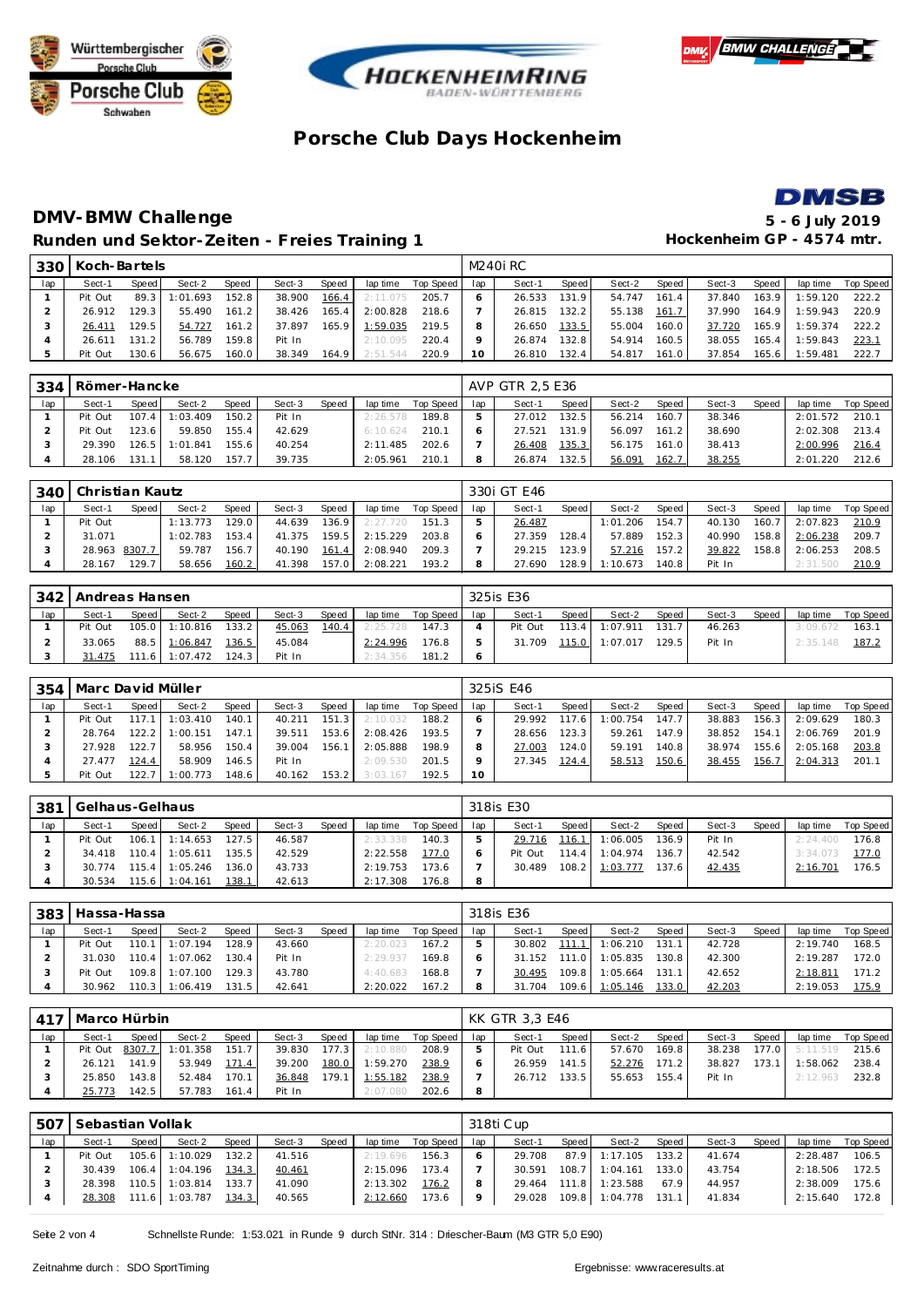







#### **DMV-BMW Challenge 5 - 6 July 2019** Runden und Sektor-Zeiten - Freies Training 1 **Behannen auch der Freies Training 1 Hockenheim GP** - 4574 mtr. 28.776 112.0 1:03.574 134.2 40.505 2:12.855 174.8 **10**

| 515 | Wild-Cerny |       |          |       |        |       |          |           |                 | 318ti Cup |       |          |        |        |       |          |           |
|-----|------------|-------|----------|-------|--------|-------|----------|-----------|-----------------|-----------|-------|----------|--------|--------|-------|----------|-----------|
| lap | Sect-1     | Speed | Sect-2   | Speed | Sect-3 | Speed | lap time | Top Speed | lap             | Sect-1    | Speed | Sect-2   | Speed  | Sect-3 | Speed | lap time | Top Speed |
|     | Pit Out    | 96.9  | 1:11.505 | 124.3 | 45.068 |       | 2:30.163 | 159.1     |                 | 30.269    | 99.2  | 1:07.029 | 129.31 | 41.975 |       | 2:19.273 | 167.4     |
|     | 31.322     | 104.3 | 1:07.062 | 129.0 | 42.945 |       | 2:21.329 | 168.0     |                 | 29.893    | 105.8 | 1:05.546 | 130.0  | 41.618 |       | 2:17.057 | 169.3     |
|     | 30.287     | 104.2 | 1:06.540 | 128.9 | 42.018 |       | 2:18.845 | 169.3     |                 | 30.004    | 105.4 | 1:06.706 | 127.7  | 41.648 |       | 2:18.358 | 169.8     |
|     | 30.130     | 105.7 | 1:06.753 | 126.5 | 42.115 |       | 2:18.998 | 168.8     |                 | 30.274    | 103.3 | 1:05.942 | 129.8  | 41.701 |       | 2:17.917 | 166.7     |
|     | 30.236     | 104.0 | 1:07.076 | 129.2 | 44.222 |       | 2:21.534 | 167.2     | 10 <sup>°</sup> |           |       |          |        |        |       |          |           |

| 518 | Waibel-Hahne |       |          |              |        |       |          |           |     | 318ti Cup |       |          |                    |        |       |          |           |
|-----|--------------|-------|----------|--------------|--------|-------|----------|-----------|-----|-----------|-------|----------|--------------------|--------|-------|----------|-----------|
| lap | Sect-1       | Speed | Sect-2   | <b>Speed</b> | Sect-3 | Speed | lap time | Top Speed | lap | Sect-1    | Speed | Sect-2   | Speed              | Sect-3 | Speed | lap time | Top Speed |
|     | Pit Out      | 92.8  | 1:11.305 | 126.5        | 45.205 |       | 2:32.767 | 164.1     |     | 29.776    | 106.0 | 1:06.376 | 130.0              | 41.853 |       | 2:18.005 | 169.5     |
|     | 30.947       | 104.4 | 1:07.411 | 131.5        | 44.177 |       | 2:22.535 | 168.8     |     | 29.672    | 107.6 | 1:05.439 | 130.9              | 41.946 |       | 2:17.057 | 171.7     |
|     | 30.260       | 106.4 | 1:06.664 | 131.7        | 43.588 |       | 2:20.512 | 174.8     |     | 29.890    | 108.3 | 1:05.622 | 129.0              | 42.583 |       | 2:18.095 | 173.4     |
|     | 30.134       | 108.0 | 1:06.006 | 130.9        | 42.414 |       | 2:18.554 | 172.0     |     | 29.630    | 106.5 | 1:06.182 | 129.7 <sub>1</sub> | 41.961 |       | 2:17.773 | 171.4     |
|     | 30.023       | 107.4 | 1:06.822 | 128.7        | 43.473 |       | 2:20.318 | 165.9     | 10  |           |       |          |                    |        |       |          |           |

| 520 | Sternkopf-Cerny |       |          |       |        |       |          |           |     | 318ti Cup |       |          |       |        |       |          |           |
|-----|-----------------|-------|----------|-------|--------|-------|----------|-----------|-----|-----------|-------|----------|-------|--------|-------|----------|-----------|
| lap | Sect-1          | Speed | Sect-2   | Speed | Sect-3 | Speed | lap time | Top Speed | lap | Sect-1    | Speed | Sect-2   | Speed | Sect-3 | Speed | lap time | Top Speed |
|     | Pit Out         | 95.7  | : 14.553 | 126.0 | 44.803 |       | 2:35.362 | 126.2     |     | 30.011    | 108.0 | 1:05.481 | 131.2 | 41.977 |       | 2:17.469 | 171.7     |
|     | 32.061          | 106.1 | 1:09.041 | 125.9 | 44.280 |       | 2:25.382 | 163.6     |     | 29.496    | 107.8 | 1:06.711 | 130.3 | 42.060 |       | 2:18.267 | 172.8     |
|     | 31.793          | 101.5 | 1:07.515 | 130.6 | 42.407 |       | 2:21.715 | 166.9     |     | 29.726    | 109.6 | 1:05.203 | 130.1 | 41.725 |       | 2:16.654 | 175.0     |
|     | 30.248          | 108.3 | :05.717  | 131.1 | 43.674 |       | 2:19.639 | 171.2     |     | 29.164    | 108.2 | 1:05.028 | 131.1 | 41.476 |       | 2:15.668 | 173.9     |
|     | 29.693          | 107.1 | :06.171  | 131.4 | 42.030 |       | 2:17.894 | 171.4     | 10  |           |       |          |       |        |       |          |           |

| 521 | Kaul-Sternkopf |       |                |       |        |       |          |           |                 | 318ti Cup |       |          |                    |        |       |          |           |
|-----|----------------|-------|----------------|-------|--------|-------|----------|-----------|-----------------|-----------|-------|----------|--------------------|--------|-------|----------|-----------|
| lap | Sect-1         | Speed | Sect-2         | Speed | Sect-3 | Speed | lap time | Top Speed | lap             | Sect-1    | Speed | Sect-2   | Speed I            | Sect-3 | Speed | lap time | Top Speed |
|     | Pit Out        | 99.3  | 1:09.378       | 133.3 | 41.192 |       | 2:22.300 | 153.8     |                 | 29.100    | 109.4 | 1:03.863 | 137.1              | Pit In |       | 2:17.359 | 173.4     |
|     | 29.722         |       | 110.0 1:04.066 | 135.5 | 41.645 |       | 2:15.433 | 173.1     |                 | Pit Out   | 109.5 | 1:03.651 | 135.7 <sub>1</sub> | 40.897 |       | 3:46.713 | 174.8     |
|     | 29.155         |       | 108.5 1:03.876 | 136.5 | 40.548 |       | 2:13.579 | 175.6     |                 | 29.242    | 111.2 | 1:03.434 | 135.8              | 40.401 |       | 2:13.077 | 177.6     |
|     | 28.885         |       | 109.6 1:03.639 | 136.0 | 40.348 |       | 2:12.872 | 174.5     |                 | 29.402    | 109.8 | 1:03.446 | 136.0              | 40.320 |       | 2:13.168 | 173.4     |
|     | 29.171         |       | 107.0 1:03.895 | 136.2 | 40.297 |       | 2:13.363 | 175.3     | 10 <sup>°</sup> |           |       |          |                    |        |       |          |           |

| 522 |        | Kreutzpointner-Kreutzpointner<br>Speed<br>Speed<br>Speed I<br>Sect-3<br>Sect-2<br>Sect-1<br>lap time<br>104.9 1:12.100<br>128.1<br>Pit Out<br>44.517<br>2:28.047<br>$106.5$ 1:06.596<br>133.5<br>43.215<br>31.289<br>2:21.100 |                |       |        |  |          |           |     | 318ti Cup |         |          |       |        |       |          |           |
|-----|--------|-------------------------------------------------------------------------------------------------------------------------------------------------------------------------------------------------------------------------------|----------------|-------|--------|--|----------|-----------|-----|-----------|---------|----------|-------|--------|-------|----------|-----------|
| lap |        |                                                                                                                                                                                                                               |                |       |        |  |          | Top Speed | lap | Sect-1    | Speed I | Sect-2   | Speed | Sect-3 | Speed | lap time | Top Speed |
|     |        |                                                                                                                                                                                                                               |                |       |        |  |          | 148.8     |     | 29.788    | 107.0   | 1:05.762 | 134.8 | 41.861 |       | 2:17.411 | 174.8     |
|     |        |                                                                                                                                                                                                                               |                |       |        |  |          | 171.4     |     | 30.183    | 108.2   | 1:05.959 | 127.2 | 41.804 |       | 2:17.946 | 175.6     |
|     | 30.334 |                                                                                                                                                                                                                               | 108.3 1:05.508 | 134.0 | 42.427 |  | 2:18.269 | 173.1     |     | 29.716    | 109.4   | 1:05.595 | 134.3 | 41.788 |       | 2:17.099 | 177.9     |
|     | 29.508 |                                                                                                                                                                                                                               | 107.1 1:06.891 | 133.3 | 43.553 |  | 2:19.952 | 174.5     |     | 29.603    | 108.3   | 1:06.372 | 134.3 | 41.748 |       | 2:17.723 | 175.3     |
|     | 29.983 |                                                                                                                                                                                                                               | 108.0 1:04.956 | 135.0 | 41.927 |  | 2:16.866 | 173.6     | 10  |           |         |          |       |        |       |          |           |

|     | 524   Ricker-Wichmann |       |                  |       |        |       |          |           |     | 318ti Cup |       |          |       |        |       |          |           |
|-----|-----------------------|-------|------------------|-------|--------|-------|----------|-----------|-----|-----------|-------|----------|-------|--------|-------|----------|-----------|
| lap | Sect-1                | Speed | Sect-2           | Speed | Sect-3 | Speed | lap time | Top Speed | lap | Sect-1    | Speed | Sect-2   | Speed | Sect-3 | Speed | lap time | Top Speed |
|     | Pit Out               |       | $92.2$ 1:16.357  | 115.1 | 48.122 | 132.7 | 2:35.861 | 153.6     |     | 31.442    | 109.6 | 1:04.377 | 136.0 | 41.376 | 139.7 | 2:17.195 | 174.2     |
|     | 34.773                |       | 105.1 1:07.835   | 133.0 | 41.381 | 140.4 | 2:23.989 | 170.6     |     | 29.359    | 110.5 | 1:04.502 | 134.3 | 40.571 | 140.3 | 2:14.432 | 173.4     |
|     | 30.144                |       | 108.4 1:05.778   | 135.0 | Pit In |       | 2:26.758 | 173.4     |     | 29.194    | 110.8 | 1:04.056 | 135.3 | 40.841 | 139.0 | 2:14.091 | 176.2     |
|     | Pit Out               |       | $109.6$ 1:04.824 | 135.3 | 40.884 | 141.2 | 4:24.462 | 172.8     | 8   |           |       |          |       |        |       |          |           |

|     | 525 Jan Noller |       |          |       |        |       |          |           |     | 318ti Cup |         |          |                    |        |       |          |           |  |  |
|-----|----------------|-------|----------|-------|--------|-------|----------|-----------|-----|-----------|---------|----------|--------------------|--------|-------|----------|-----------|--|--|
| lap | Sect-1         | Speed | Sect-2   | Speed | Sect-3 | Speed | lap time | Top Speed | lap | Sect-1    | Speed   | Sect-2   | Speed              | Sect-3 | Speed | lap time | Top Speed |  |  |
|     | Pit Out        | 99.6  | 1:12.567 | 124.6 | 45.574 |       | 2:30.506 | 159.8     |     | 30.355    | 105.0   | 1:09.015 | 126.2              | Pit In |       | 2:29.436 | 164.4     |  |  |
|     | 31.418         | 105.2 | 1:09.141 | 124.9 | 43.613 |       | 2:24.172 | 165.1     |     | Pit Out   | 104.0   | 1:08.607 | 126.6 <sub>1</sub> | 42.800 |       | 3:08.359 | 163.1     |  |  |
|     | 31.966         | 105.6 | 1:08.306 | 127.2 | 42.850 |       | 2:23.122 | 166.4     |     | 30.344    | $105.6$ | 1:09.093 | 126.6              | 42.734 |       | 2:22.171 | 166.9     |  |  |
|     | 30.508         | 104.3 | 1:08.441 | 124.9 | 43.209 |       | 2:22.158 | 165.4     | 8   | 30.134    | 107.8   | 1:07.950 | 127.2              | 42.533 |       | 2:20.617 | 166.4     |  |  |

|     | 526   Kölsch-Schultz |         |                |       |        |       |          |           |     | 318ti Cup |       |          |       |        |       |          |           |  |  |
|-----|----------------------|---------|----------------|-------|--------|-------|----------|-----------|-----|-----------|-------|----------|-------|--------|-------|----------|-----------|--|--|
| lap | Sect-1               | Speed   | Sect-2         | Speed | Sect-3 | Speed | lap time | Top Speed | lap | Sect-1    | Speed | Sect-2   | Speed | Sect-3 | Speed | lap time | Top Speed |  |  |
|     | Pit Out              | $105.4$ | 1:06.465       | 132.8 | 42.061 |       | 2:17.104 | 162.7     |     | 29.428    | 109.5 | 1:09.166 | 132.5 | 41.613 |       | 2:20.207 | 158.4     |  |  |
|     | 30.084               |         | 108.0 1:05.496 | 132.2 | 41.622 |       | 2:17.202 | 171.2     |     | 30.123    | 110.4 | 1:04.601 | 133.0 | 41.858 |       | 2:16.582 | 175.6     |  |  |
|     | 29.378               |         | 110.8 1:04.419 | 134.0 | 41.111 |       | 2:14.908 | 175.0     |     | 29.647    | 108.3 | 1:05.403 | 133.0 | 41.425 |       | 2:16.475 | 173.4     |  |  |
|     | 29.135               |         | 110.7 1:04.676 | 134.2 | 41.021 |       | 2:14.832 | 173.9     |     | 29.795    | 109.1 | 1:04.795 | 132.5 | 41.469 |       | 2:16.059 | 173.4     |  |  |
|     | 29.709               |         | 107.6 1:04.867 | 134.8 | 41.330 |       | 2:15.906 | 169.5     | 10  |           |       |          |       |        |       |          |           |  |  |

Seite 3 von 4 Schnellste Runde: 1:53.021 in Runde 9 durch StNr. 314 : Driescher-Baum (M3 GTR 5,0 E90)